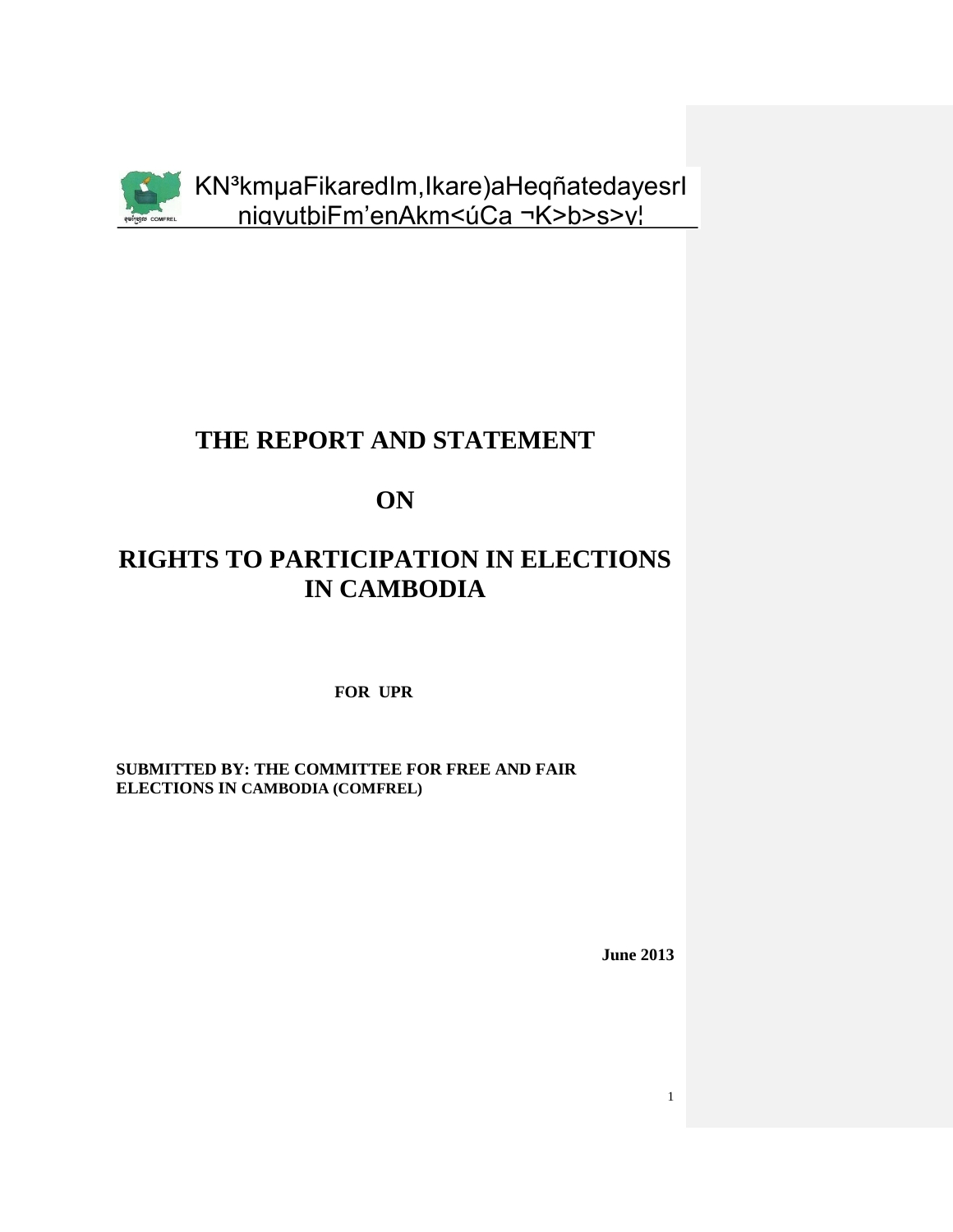#### **Introduction**

1. The following report and recommendations on rights to participation in elections is based on the findings of The Committee for Free and Fair Elections in Cambodia (COMFREL), Government Watch, Parliamentary Watch, Media Watch, Election Watch and Gender Watch. Besides these primary sources, secondary sources from other national and international stakeholders and media have been included in this report.

2. The Royal Government of Cambodia (RGC) should be recognized for accepting and implementing the recommendations of the first UPR and its efforts to follow established international human rights treaties.

3. As a signatory of the International Covenant on Civic and Political Rights (ICCPR), and committed to the Universal Declaration of Human Rights under provisions of the Cambodian Constitution, Cambodia has obliged itself to genuine democratic elections in order to determine political power. The Universal Declaration of Human Rights states, "Everyone has the right to take part in the government of his country, directly or through freely chosen representatives. (…) The will of the people shall be the basis of the authority of government; this shall be expressed in periodic and genuine elections, which shall be by universal and equal suffrage and shall be held by secret vote or by equivalent free voting procedures" (Article 21). Furthermore, the ICCPR states, "Every citizen shall have the right and the opportunity (…) to take part in the conduct of public affairs, directly or through freely chosen representatives; (…) to vote and to be elected at genuine periodic elections, this shall be by universal and equal suffrage and shall be held by secret ballot, guaranteeing the free expression of the will of the electors… (Article 25)," as well as the, "right to hold opinions without interference and the right to freedom of expression," (Article 19).

4. Cambodia is a constitutional monarchy with a liberal democracy and a multiparty political system. The constitution is the highest law in the country and guarantees the Cambodian people the right to vote and to stand as candidates for election according to articles 34 and 51. The Cambodian Constitution states in several provisions, "Khmer citizens of both sexes shall enjoy the right to vote and to stand as candidates for the election. Khmer citizens of both sexes, at least eighteen years old, have the right to vote. Khmer citizens of both sexes, at least twenty-five years old, have the right to stand as candidates for the elections of the members of the National Assembly… Provisions restricting the right to vote and the right to stand as candidates for the elections shall be determined by the Electoral Law, (Article 34)."

#### **Elections**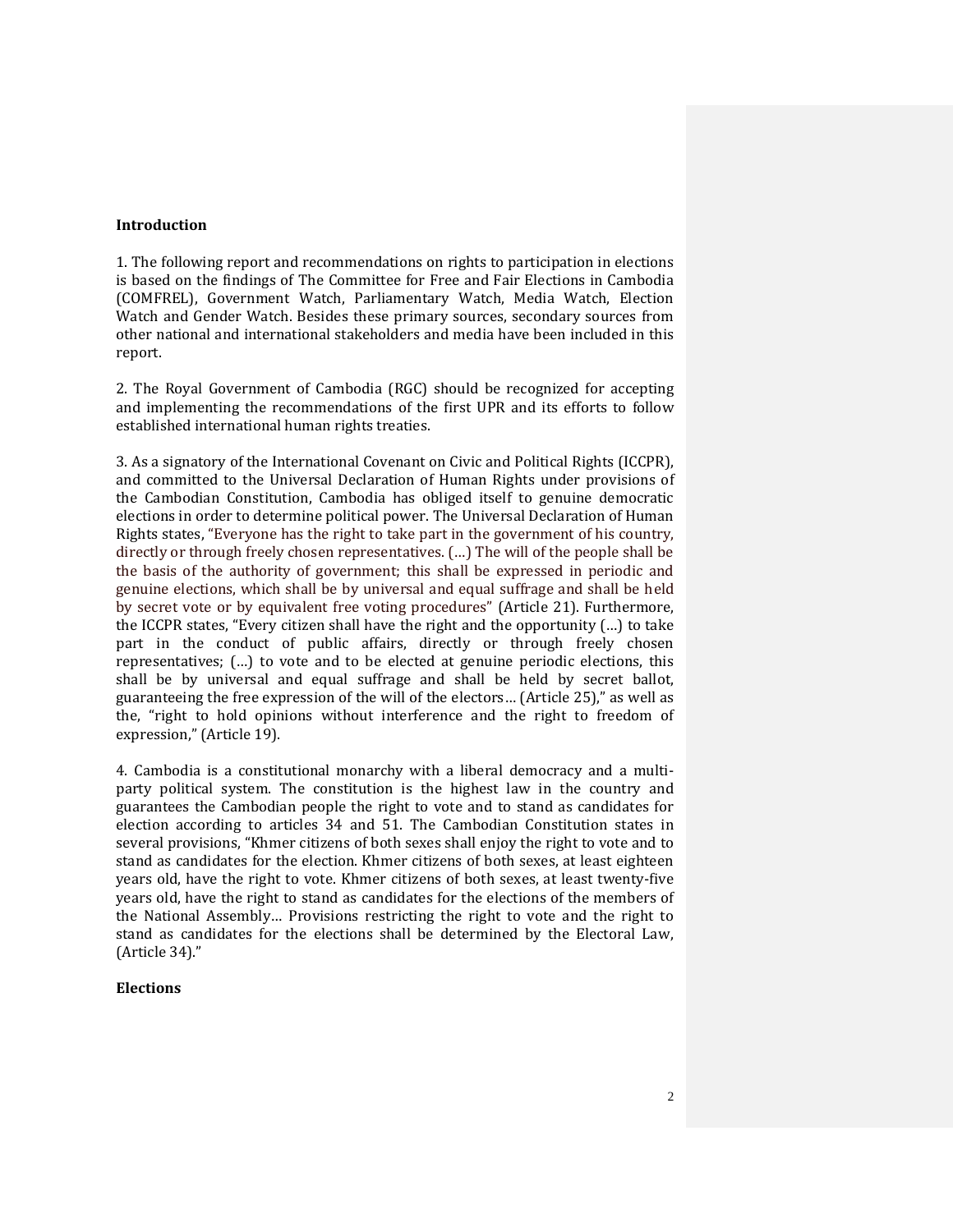5- Cambodia has conducted four elections using the proportional representation system. The National Assembly elections and Commune Council elections used a direct party list election system. The Senate elections and Sub-national Council elections (capital, provincial, town, district/khan and council elections) all used an indirect election system.

**6.** The freedom of the 2012 Commune Council and 2008 National Assembly elections was limited and showed no improvement in terms of fairness. Much of the conduct was not conducive to free and fair elections; major weaknesses were present throughout the democratic process, including voter registration and candidate registration. There is a continuing lack of confidence in the election administration and an unequal playing field lacking political competition due to the dominance of the ruling Cambodian People Party (CPP). CPP controls the media and uses state resources for their own purposes. COMFREL observed in some communes an atmosphere of intimidation and fear amongst voters that was created by the CPP. Creates an

7. The National Election Committee (NEC) should be reformed to be an independent of the state and an autonomous status. There should be consensus among the major political parties represented in parliament when appointing a president or member to the NEC or Provincial Election Committees (PECs).

8. The current regulations in place to ensure a level playing field and encourage political competition are insufficient. Currently elections in Cambodia cannot be called free or fair. One political party clearly dominates elections and campaigns because of a lack of clear provisions on campaign finance, media campaigns and the use of state resources in campaigns.

9. In regard to campaign finance there is a recommendation suggesting the adoption of regulations and procedures to ensure that it becomes more equal and transparent; this includes limits on finances as well, also be adopted. At the same time, procedures need to be put in place that allow for a close monitoring of the campaign spending of each political party.

10. In regard to media, there is no basis in Cambodian law giving the government the authority to require licenses of Cambodian broadcasters that they exclusively provide. This has not and will not ensure freedom in the media. All major political parties should have fair and equal access to the mass media to convey their messages to the electorate. The way forward is to establish an independent committee on the management and use of state-run television and radio stations. There needs to be an independent entity, responsible for regulating the distribution of licenses and media broadcasts on an open and transparent basis.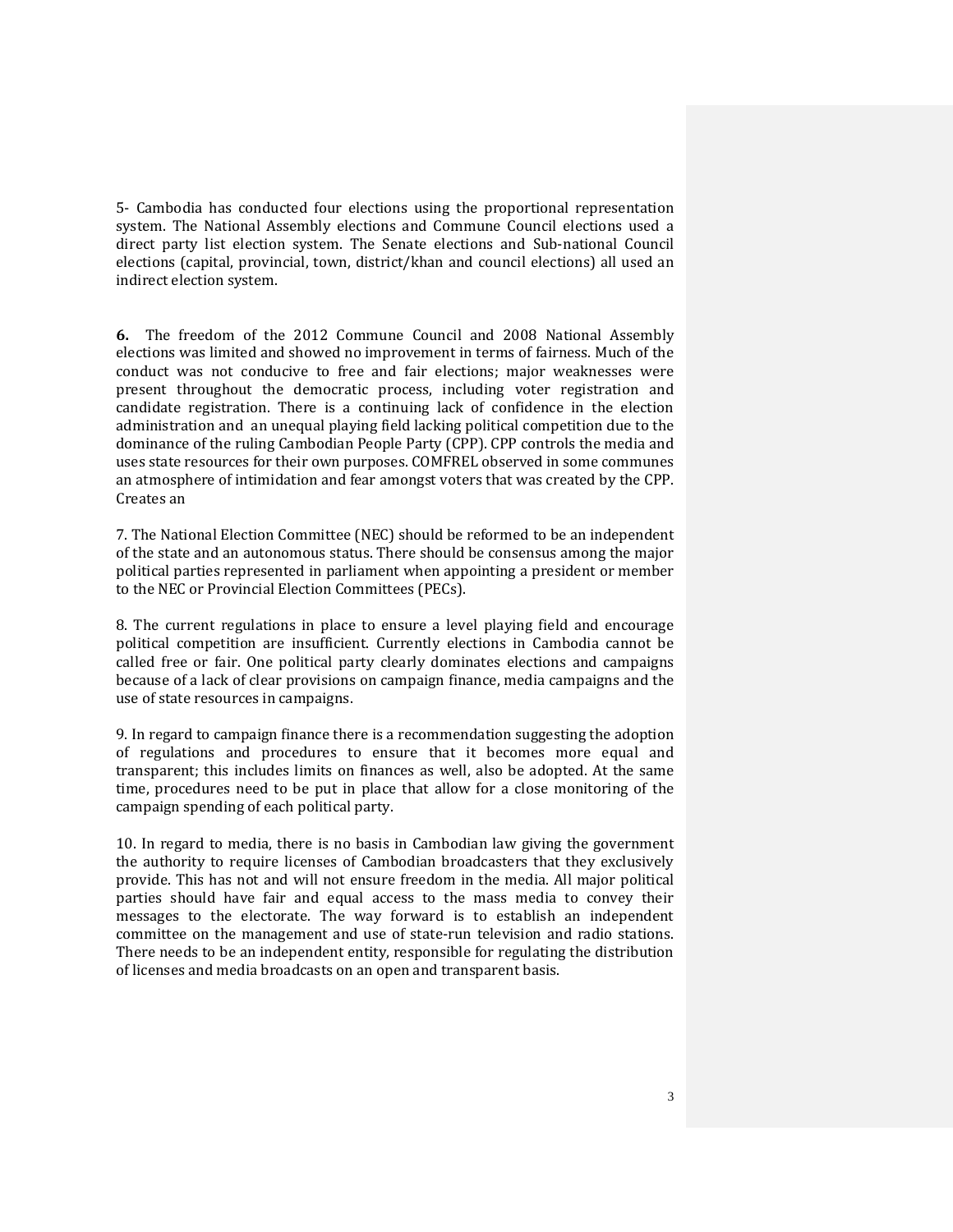#### **The Right to Vote and Voter Registration**

11. Maintaining an accurate list of registered, eligible voters is a major obstacle and has caused prevented many individuals from exercising their voting rights. There are frequently irregularities in the voter list. For the 2013 National Assembly elections, 13.5 percent of people who registered to vote were not recorded on the voter list. (Their name could not be found at all or their data had been completely changed. This means that some 1.25 million registered voters are likely to be unable to vote in the election in  $\lceil \text{uly}^1 \rceil$ . This issue also impacted the 2008 National Assembly election and 2012 Commune Council election; approximately 440,000 eligible voters went to cast their vote on polling day could not do so because either their name was not on the voter list or they could not find their polling station code or location.2.

12. The RGC and major political parties need to have an open discussion in order to make desperately needed changes the current voter registration system. Procedures should be simplified and improved in order to ensure accurate voter registration data and verification. A permanent voter registration system should be set up; one which allows voters 18 years of age or older to register to vote at any time throughout the year at their place of residence. Additionally, the government should amend the regulations on issuing National ID cards, allowing permanent lifetime use. Under these rules, a citizen, for practical reasons, should be renew and update their ID photo every 20 years. .

#### **Right to Stand for Elections and Election System:**

13. The election system of Senate and Sub-National Councils does not reflect the principle of universal suffrage. While universal suffrage emphasizes inclusiveness and non-discrimination within the group of persons to whom the right to vote is granted, ordinary Cambodian citizens cannot choose their representatives in the senate or in the Sub-national Council. This has resulted in a loss of confidence in the electoral system amongst the public.

14. In keeping with ICCPR standards the RGC safeguards the right of the individual to freely choose their representative. The RGC recommends that all indirect elections, including Senate and Sub-national Council elections, should be changed to universal elections. Universal suffrage, allowing Cambodia's whole electorate of citizens to directly elect the Senate and Sub-national Councils and Khan Councils, should be implemented. Independent candidates who are not affiliated with any political party should be allowed to participate in these elections.

 $\overline{a}$ 

<sup>&</sup>lt;sup>1</sup> Results from COMFREL's survey, audit and verification on voter list and registration (SVRA-Plus) 2012

<sup>2</sup> Result from COMFREL rapid survey in 2008 and 2012 elections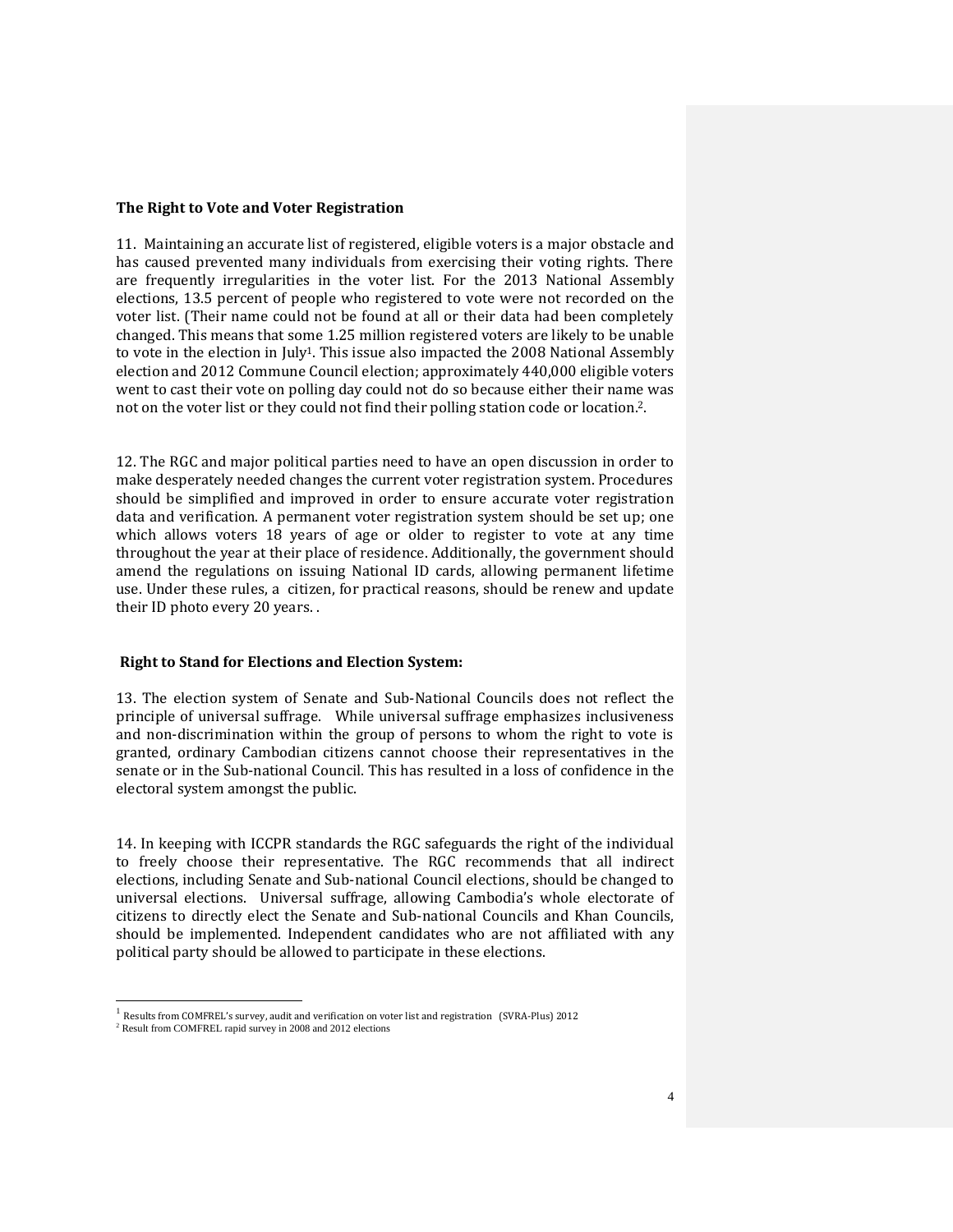15. The partisan system used for Senate and Sub-national Council elections stipulates that the political parties prepare their candidate list. Eligible voters are sitting elected officials; for Senate elections this includes the 123 members of the National Assembly, and for Sub-national Council elections voters are existing commune councilors. This system encourages Commune Councilors and members of the National Assembly to vote along party lines, and almost ensures that all branches of government will be controlled by the same party.

16. Most political parties have no clear democratic procedures to select their candidates. Furthermore, the party has the power to remove the candidate from their position even when they have been elected to a seat by their constituents. This does not give elected officials incentive to vote independently, but rather along party lines to avoid losing their seat. Independent citizens are also unable to stand for elections; a person must be a member of a political party to become a candidate. Cambodian citizens do not have the right to choose their representatives when it comes to the Senate and Sub-national Council.

17. For a modern democracy to emerge, it is recommended that the electoral system be reformed for the next election in one of two ways. The first option is to continue using the indirect election with the preferential system, but allow Commune Councilors to vote for individual candidates. The second option is to use the direct election system for all bodies of government. In order to avoid high costs, the elections can take place on the same day as National Assembly and Commune Council elections; simply add two ballot papers for Senate and Sub-national Council votes. Elections should include both candidates from each political party as well as independent candidates. Such elections are being implemented in other Asian countries with similar cultural and economic backgrounds to Cambodia, such as Thailand, Indonesia and the Philippines.

18. During the 4th Legislature of the National Assembly at least 29 members of the National Assembly were removed from their position because they had conflicting viewpoints on policy from the ruling political party.

19. The new National Assembly should be strengthened and allow the non-ruling parties be more involved in the policy-making process. The current trend of the multi-party system moving towards a one-party system should be immediately stopped and reforms put in place to strengthen of the party system by providing public finance and training to political parties, as well as legal changes allowing independent candidates to run for elections.

20. The new RGC should foster institutional and procedural reforms to enforce current constitutional provisions requiring a separation of powers. Current fusions of powers between the executive, legislative and judiciary branches need to be overcome. An inclusive political process involving the three branches in the policymaking process should be fostered in order to construct a parliamentary system based on the principles of a free democracy.

**Comment [I1]:** repeating